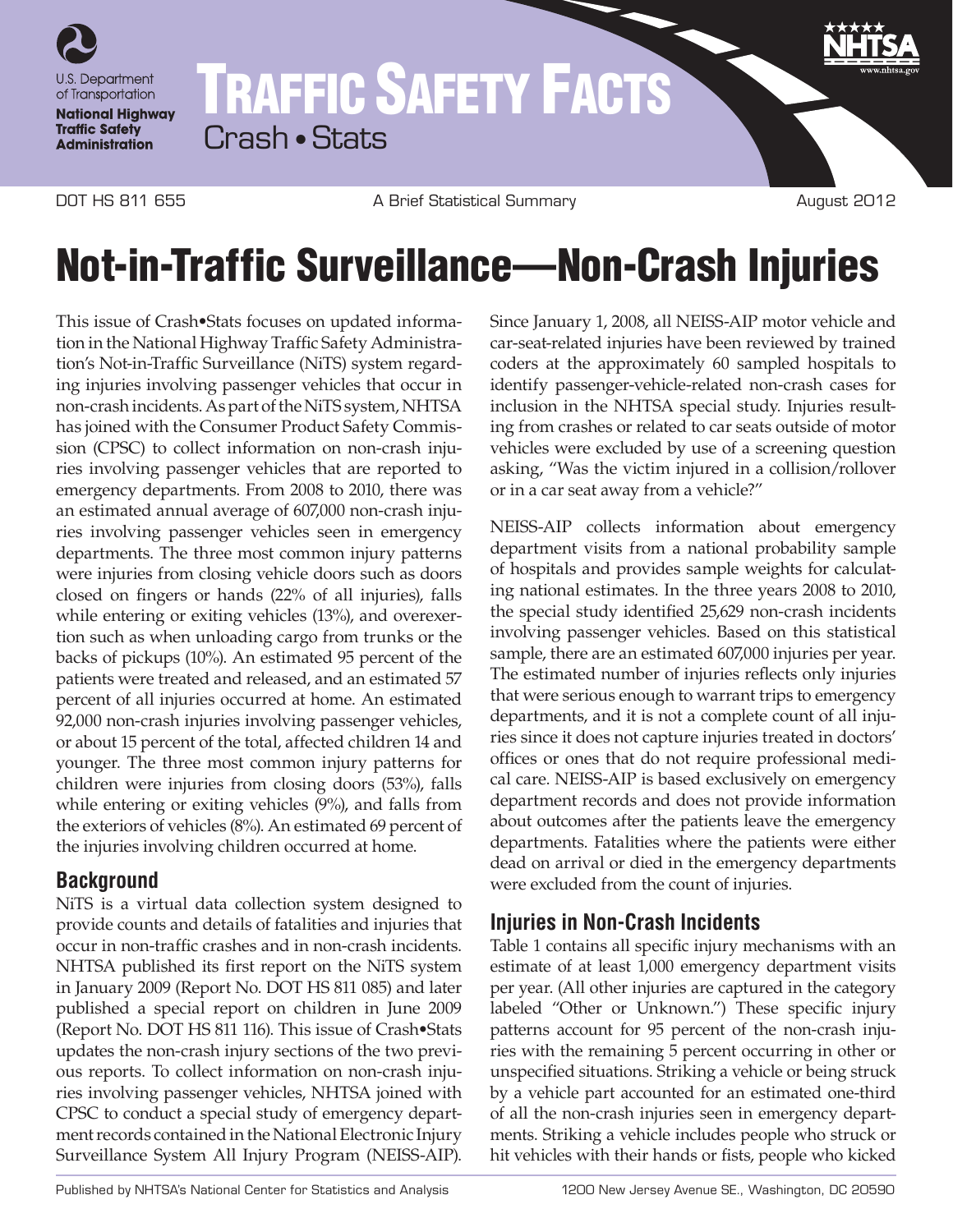vehicles, and people who ran into stationary vehicles while running, skating or sledding, etc. Being struck by a vehicle part includes being struck by a closing or opening door, a hood, a trunk lid, a tailgate or a closing window, or struck by a vehicle part while repairing a vehicle. In fact, the most common non-crash injury scenario was an injury from a closing vehicle door on a finger, hand, or other body part, which accounted for an estimate of 136,000 injuries per year or 22 percent of the non-crash injuries. Entering or exiting vehicles accounted for about 24 percent of the non-crash injuries. This injury mechanism occurred in three main scenarios: a fall, striking a door or door frame, and other situations such as a sprain or strain while exiting a vehicle. Falls while entering or exiting vehicles were the second most common injury pattern, accounting for 77,000 injuries per year or about

**Table 1: Annual Estimate of Non-Crash Injuries by Incident Type**

| <b>Incident Type</b>                                                                      | <b>Estimated Subtotal</b> | <b>Estimated Total</b> |
|-------------------------------------------------------------------------------------------|---------------------------|------------------------|
| Struck by Vehicle Part or Struck Vehicle                                                  |                           | 199,000                |
| Injured by Closing Door                                                                   | 136,000                   |                        |
| Struck by Trunk Lid                                                                       | 8,000                     |                        |
| Struck by Hood                                                                            | 5,000                     |                        |
| Injured by Closing Window                                                                 | 2,000                     |                        |
| Struck by Other Vehicle Part or Struck Vehicle (i.e., hitting or kicking vehicle)         | 49,000                    |                        |
| <b>Entering or Exiting Vehicle</b>                                                        |                           | 145,000                |
| Fall                                                                                      | 77,000                    |                        |
| Door Injury                                                                               | 31,000                    |                        |
| Other Injury (i.e., sprain or strain)                                                     | 38,000                    |                        |
| Overexertion                                                                              | 59,000                    | 59,000                 |
| Fall Other Than Entering or Exiting                                                       |                           | 59,000                 |
| <b>Fall From Exterior of Vehicle</b>                                                      | 33,000                    |                        |
| Fall Against Exterior of Vehicle                                                          | 23,000                    |                        |
| Fall Inside Vehicle                                                                       | 4,000                     |                        |
| Cut by Part of Vehicle                                                                    | 56,000                    | 56,000                 |
| Foreign Body                                                                              |                           | 16,000                 |
| While Working on Vehicle (i.e., sanding vehicle or working under vehicle)                 | 13,000                    |                        |
| While Driving Vehicle (i.e., object coming through open window)                           | 1,000                     |                        |
| Other Injury                                                                              | 2,000                     |                        |
| Fire or Burn                                                                              |                           | 13,000                 |
| Radiator/Antifreeze Burn                                                                  | 6,000                     |                        |
| Vehicle Fire Incident                                                                     | 2,000                     |                        |
| Muffler/Exhaust Pipe Burn                                                                 | 1,000                     |                        |
| <b>Battery Acid Burn</b>                                                                  | 1,000                     |                        |
| <b>Other Heat-Related Burn</b>                                                            | 2,000                     |                        |
| <b>Other Chemical Burn</b>                                                                | 1,000                     |                        |
| Hoist/Jack Incident                                                                       |                           | 11,000                 |
| <b>While Changing Tire</b>                                                                | 2,000                     |                        |
| Other Injury                                                                              | 9,000                     |                        |
| Tire Incident (i.e., lacerations while changing tires or tire explosions while inflating) | 7,000                     | 7,000                  |
| Struck by Other Object (usually cargo)                                                    | 5,000                     | 5,000                  |
| Wheelchair Incident (i.e., fall from wheelchair while entering or exiting vehicle)        | 4,000                     | 4,000                  |
| Poisoning                                                                                 |                           | 3,000                  |
| Carbon Monoxide From Vehicle Exhaust                                                      | 2,000                     |                        |
| Other Injury                                                                              | 1,000                     |                        |
| <b>Heat Exhaustion</b>                                                                    | 1,000                     | 1,000                  |
| Other or Unknown (i.e., unspecified injury while repairing vehicle)                       | 27,000                    | 27,000                 |
| <b>Total</b>                                                                              | 607,000                   | 607,000                |

Source: National Electronic Injury Surveillance System All Injury Program, 2008–2010 Note: The sum of the row entries may not equal the row total due to independent rounding.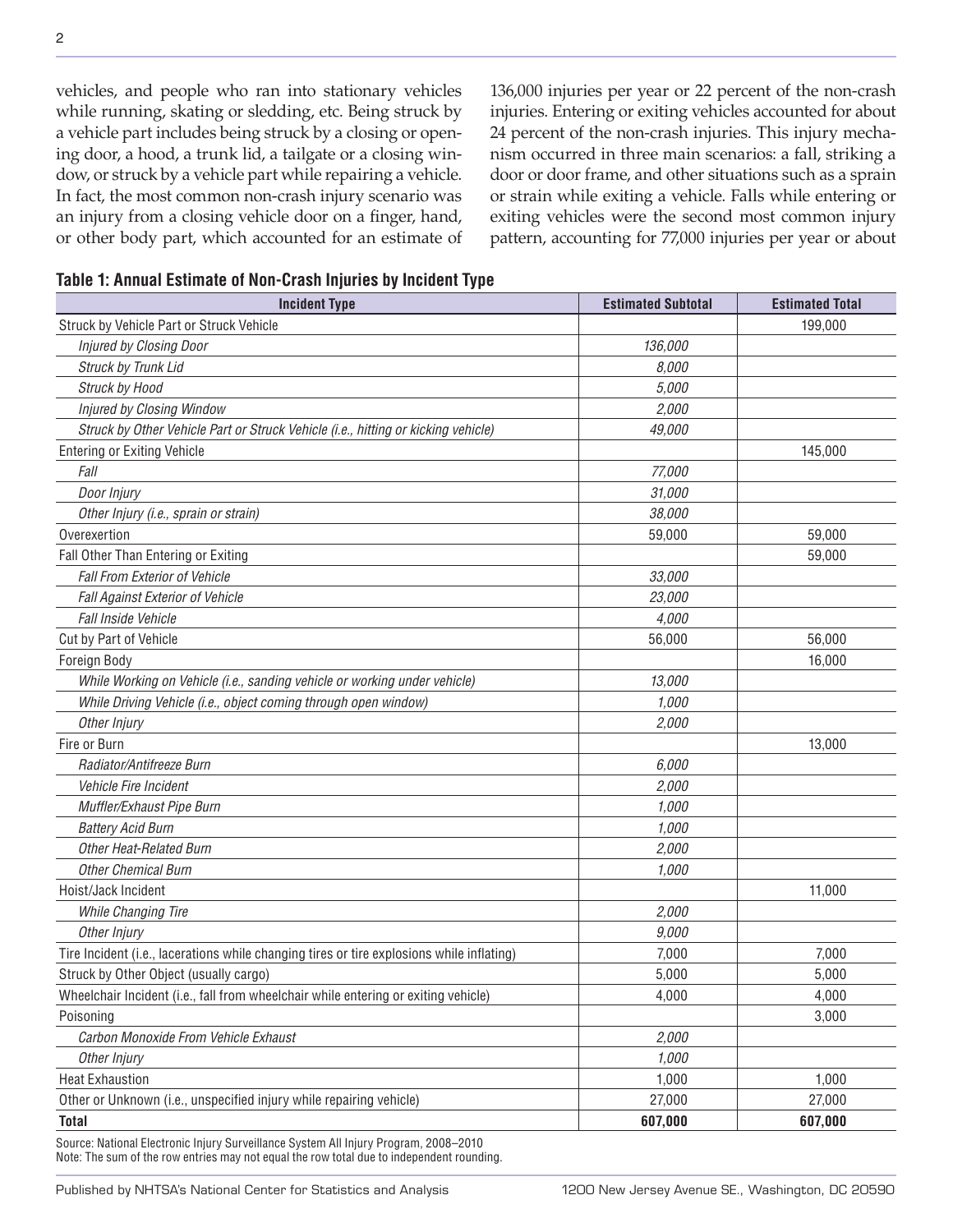13 percent of all non-crash injuries. Overexertion was the third most common injury scenario, accounting for an estimated 59,000 injuries per year or 10 percent of the non-crash injuries. These often occurred while unloading cargo from the backs of pickups or trunks or while pushing disabled vehicles. Falls that occur other than while entering or exiting vehicles accounted for an estimated 10 percent of the non-crash injuries. This injury mechanism included falls from the exteriors of vehicles such as from tailgates or trunk lids and falls against the exteriors of vehicles such as when slipping on ice or while washing vehicles. Radiator and antifreeze burns accounted for an estimated 6,000 non-crash injuries per year and often occurred while removing hot radiator caps or while repairing vehicles. Heat exhaustion accounted for an estimated 1,000 non-crash injuries per year and included both people inside hot vehicles and heat-related injuries while repairing vehicles.

Injury severity in NEISS-AIP is measured by the disposition of the case. For an estimated 95 percent of the non-crash injuries, the patients were treated and released. For an estimated 4 percent, the patients were admitted to hospitals or transferred to other hospitals. In these more serious injuries involving hospitalization, the most common injury pattern was a fall while entering or exiting a vehicle (39%) and a fall from the exterior of a vehicle (12%). The remaining 1 percent left without being treated. A general incident locale is known in about 55 percent of the cases. When the location is known, an estimated 59 percent occurred at home (house, townhouse, apartment, etc.). Two other common locations were streets and highways (17%) and other public property such as parking lots and businesses (19%).

#### **Injuries to Children in Non-crash Incidents**

The special study identified 5,569 non-crash incidents involving children 14 and younger. Based on this statistical sample, there are an estimated 92,000 injuries per year involving children. Table 2 contains the annual estimates of injuries to children by injury pattern. Children injured by closing doors accounted for over half (53%) of the non-crash injuries. A fall while entering or exiting a vehicle was the second most common injury scenario for children with an estimated 8,000 injuries per year. The third most common injury scenario involving children was a fall from the exterior of a vehicle usually while playing on the outside of a vehicle or a fall from a tailgate or the bed of a pickup, which accounted for an estimated 7,000 injuries per year. Other common injury scenarios involving children included a cut from a part

of a vehicle, usually involving a bumper or license plate, and striking a vehicle (such as kicking a tire or striking a stationary vehicle while playing) or being struck by a vehicle part being opened (such as a tailgate or door).

Heat exhaustion involving children in vehicles is a particular area of interest for NHTSA. From 2008 to 2010, the special study identified 16 cases of heat exhaustion involving children in vehicles. In one case, the child was riding in a hot car with the mother. In six cases, the children were accidently locked in the vehicles with the keys inside. In the remaining nine cases, the children were found alone in the vehicles or were left in the vehicles. In all cases, the patients were treated and released.

**Table 2: Annual Estimate of Non-Crash Injuries to Children by Incident Type**

| <b>Incident Type</b>                              | <b>Estimated</b><br><b>Subtotal</b> | <b>Estimated</b><br><b>Total</b> |
|---------------------------------------------------|-------------------------------------|----------------------------------|
| Struck Vehicle or Struck by Vehicle Part          |                                     | 56,000                           |
| Injured by Closing Door                           | 49,000                              |                                  |
| <b>Struck by Trunk Lid</b>                        | 1.000                               |                                  |
| <b>Struck by Hood</b>                             | <500                                |                                  |
| Injured by Closing Window                         | 1.000                               |                                  |
| Struck Vehicle or Struck by Other<br>Vehicle Part | 5,000                               |                                  |
| <b>Entering or Exiting Vehicle</b>                |                                     | 14,000                           |
| Fall                                              | 8,000                               |                                  |
| Door Injury                                       | 4,000                               |                                  |
| Other Injury (such as sprain or strain)           | 1.000                               |                                  |
| Fall Other Than Entering or Exiting               |                                     | 11,000                           |
| <b>Fall from Exterior of Vehicle</b>              | 7,000                               |                                  |
| Fall Against Exterior of Vehicle                  | 3.000                               |                                  |
| Fall Inside Vehicle                               | 1.000                               |                                  |
| <b>Cut by Part of Vehicle</b>                     | 6,000                               | 6,000                            |
| Overexertion                                      | 1,000                               | 1,000                            |
| Foreign Body                                      | 1,000                               | 1,000                            |
| Fire or Burn                                      | 1,000                               | 1,000                            |
| <b>Heat Exhaustion</b>                            | < 500                               | < 500                            |
| Other                                             | 1,000                               | 1,000                            |
| Total                                             | 92,000                              | 92,000                           |

Source: National Electronic Injury Surveillance System All Injury Program, 2008–2010

Note: The sum of the row entries may not equal the row total due to independent rounding.

Overall an estimated 97 percent of the children were treated and released. An estimated 2 percent left without being treated, and only an estimated 1 percent were treated and hospitalized or transferred to other hospitals. In these more serious injuries involving hospitalization, the most common injury patterns were falls from the exterior of vehicles (36%), injury from closing doors (22%), and falls while entering or exiting vehicles